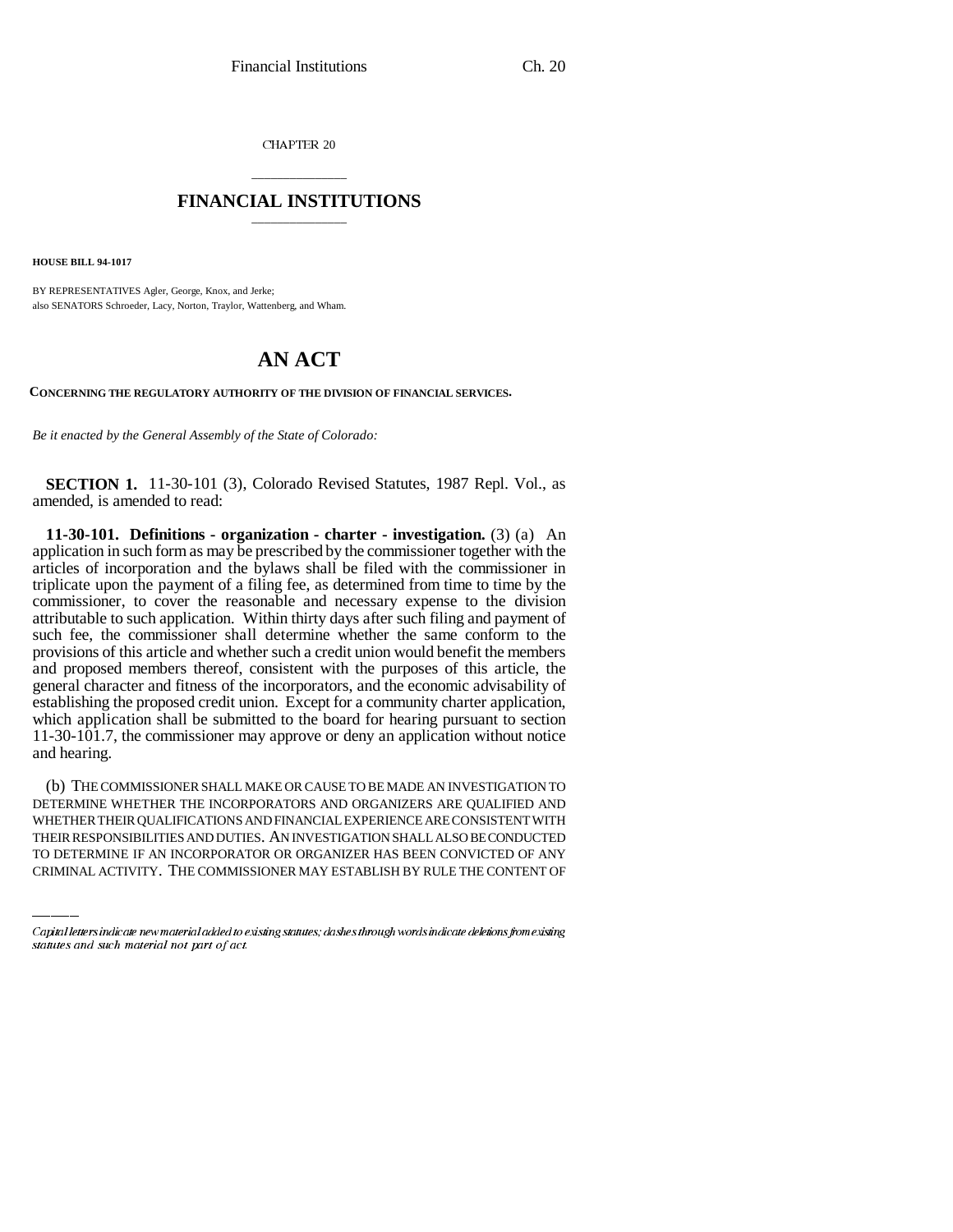#### Ch. 20 Financial Institutions

SUCH INVESTIGATIONS AND WHAT, IF ANY, INVESTIGATIONS BY OTHER AGENCIES OR AUTHORITIES MAY BE TREATED AS SUBSTANTIALLY EQUIVALENT TO AND ACCEPTED IN LIEU OF AN INVESTIGATION BY THE COMMISSIONER.

**SECTION 2.** 11-30-106 (1) (b), (2), (4), and (8), Colorado Revised Statutes, 1987 Repl. Vol., as amended, are amended to read:

**11-30-106. Examinations - reports - powers of commissioner.** (1) (b) For the fiscal year beginning July 1, 1992, and for each fiscal year thereafter, The commissioner shall establish the division's annual assessment to be collected at least semiannually in such amounts as are sufficient to generate the moneys appropriated by the general assembly to the division for each such fiscal year.

(2)  $\Theta$ n or before February 1 of each year, ANNUALLY, every credit union shall file a FINANCIAL report with the commissioner on A DATE ESTABLISHED BY THE COMMISSIONER, USING forms prescribed and supplied by him for the SUCH purpose. Said commissioner may require that additional reports be filed. For failure to file a report when due, unless excused for cause, a credit union shall pay to said commissioner a penalty, as prescribed by regulation, for each day of delinquency in filing.

(4) EXCEPT IN CASES WHERE THERE IS A STATUTORY RIGHT TO APPEAL TO THE BOARD, any person aggrieved and directly affected by  $\frac{a}{ay}$  A FINAL order of the commissioner may obtain judicial review thereof by filing an action for review in the district court for the judicial district in which any credit union affected thereby is located WITH THE COLORADO COURT OF APPEALS PURSUANT TO SECTION 24-4-106 (11), C.R.S., within thirty days after the date of issuance of such order.

(8) (a) (I) The commissioner may suspend or remove  $\alpha$  ANY director, officer, or employee of a credit union who in the opinion of the commissioner violates HAS:

(A) VIOLATED the provisions of this article or a lawful regulation or order issued thereunder; who has

(B) Engaged or participated in any unsafe or unsound practice in the conduct of credit union business; or who has

(C) Committed or engaged in any act, omission, or practice which constitutes a breach of fiduciary duty to the credit union, and the credit union has suffered or will PROBABLY suffer substantial financial loss or other damage, or the interests of members or account holders may be seriously prejudiced thereby; A suspension or removal order shall specify the grounds for the suspension or removal. A copy of the order shall be sent to the credit union concerned and to each member of its board of directors. OR

(D) RECEIVED FINANCIAL GAIN BY REASON OF A VIOLATION, PRACTICE, OR BREACH OF FIDUCIARY DUTY THAT INVOLVED PERSONAL DISHONESTY OR DEMONSTRATED A WILLFUL OR CONTINUING DISREGARD FOR THE SAFETY OR SOUNDNESS OF THE CREDIT UNION.

(II) THE COMMISSIONER MAY SUSPEND OR REMOVE ANY DIRECTOR, OFFICER, OR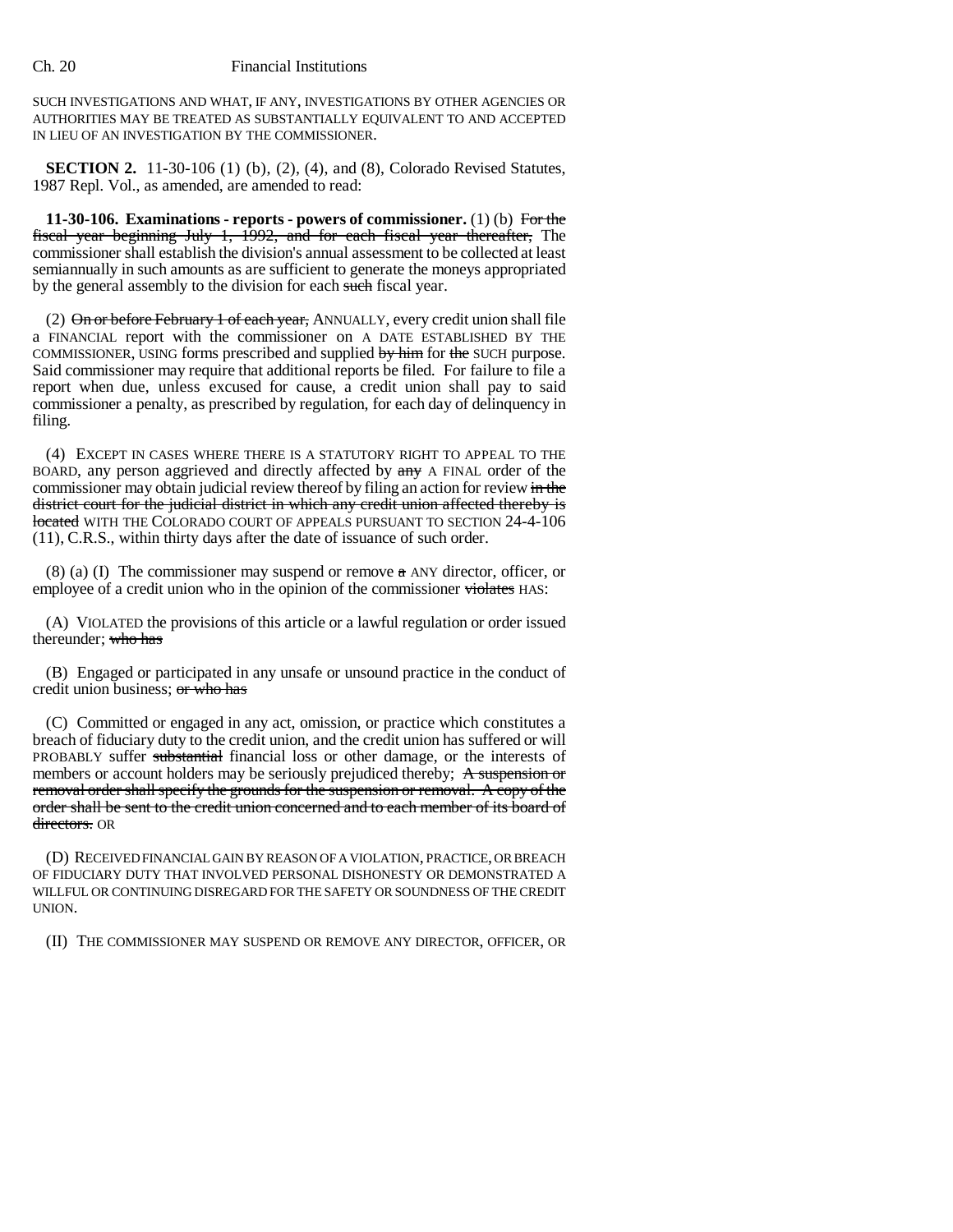EMPLOYEE OF A CREDIT UNION WHO, UNDER THE LAWS OF THIS STATE, THE UNITED STATES, OR ANY OTHER STATE OR TERRITORY OF THE UNITED STATES:

(A) HAS ENTERED A PLEA OF GUILTY OR NOLO CONTENDERE TO OR BEEN CONVICTED OF A CRIME INVOLVING THEFT OR FRAUD THAT IS CLASSIFIED AS A FELONY; OR

(B) IS SUBJECT TO AN ORDER REMOVING OR SUSPENDING SUCH INDIVIDUAL FROM OFFICE, OR PROHIBITING SUCH INDIVIDUAL'S PARTICIPATION IN THE CONDUCT OF THE AFFAIRS OF ANY CREDIT UNION, SAVINGS AND LOAN ASSOCIATION, BANK, OR OTHER FINANCIAL INSTITUTION.

(b) (I) A SUSPENSION OR REMOVAL ORDER SHALL SPECIFY THE GROUNDS FOR THE SUSPENSION OR REMOVAL. A COPY OF THE ORDER SHALL BE SENT TO THE CREDIT UNION CONCERNED AND TO EACH MEMBER OF ITS BOARD OF DIRECTORS. The commissioner shall send written notice by certified mail, return receipt requested, to any person affected by paragraph (a) of this subsection (8), at least ten days prior to a hearing held pursuant to section 24-4-105, C.R.S., at which the commissioner shall preside.

(II) If the commissioner determines that  $a$  specific case involves extraordinary circumstances which require immediate action, he may suspend or remove a person MAY BE SUSPENDED OR REMOVED under paragraph (a) of this subsection (8) without notice or a hearing, but he THE COMMISSIONER shall conduct a hearing under section 24-4-105, C.R.S., within thirty days after such suspension or removal.

(III) In extraordinary circumstances, upon order of the commissioner, any hearing conducted pursuant to this section shall be exempt from any provision of law requiring that proceedings of the commissioner be conducted publicly. Such extraordinary circumstances occur when specific concern arises about prompt withdrawal of moneys from the institution.

(IV) Any person who performs any duty or who exercises any power of a credit union after receipt of a suspension or removal order under paragraph (a) of this subsection (8) commits a class 1 misdemeanor and shall be punished as provided in section 18-1-106, C.R.S.

**SECTION 3.** 11-30-106.5 (3), Colorado Revised Statutes, 1987 Repl. Vol., as amended, is amended to read:

**11-30-106.5. Assessment of civil money penalties.** (3) In determining the amount of the civil money penalty to be assessed, the commissioner shall consider the good faith of the person assessed, the gravity of the violation, any previous violations by the person assessed, the financial resources of the person assessed, and such other matters as the commissioner may deem appropriate; except that the civil money penalty shall be not more than one thousand dollars per day for each day the person assessed remains IS DETERMINED BY THE COMMISSIONER TO BE in violation OF A CEASE AND DESIST ORDER OR AN ORDER OF SUSPENSION OR REMOVAL.

**SECTION 4.** The introductory portion to 11-30-109 (1) and 11-30-109 (1) (b), Colorado Revised Statutes, 1987 Repl. Vol., are amended to read: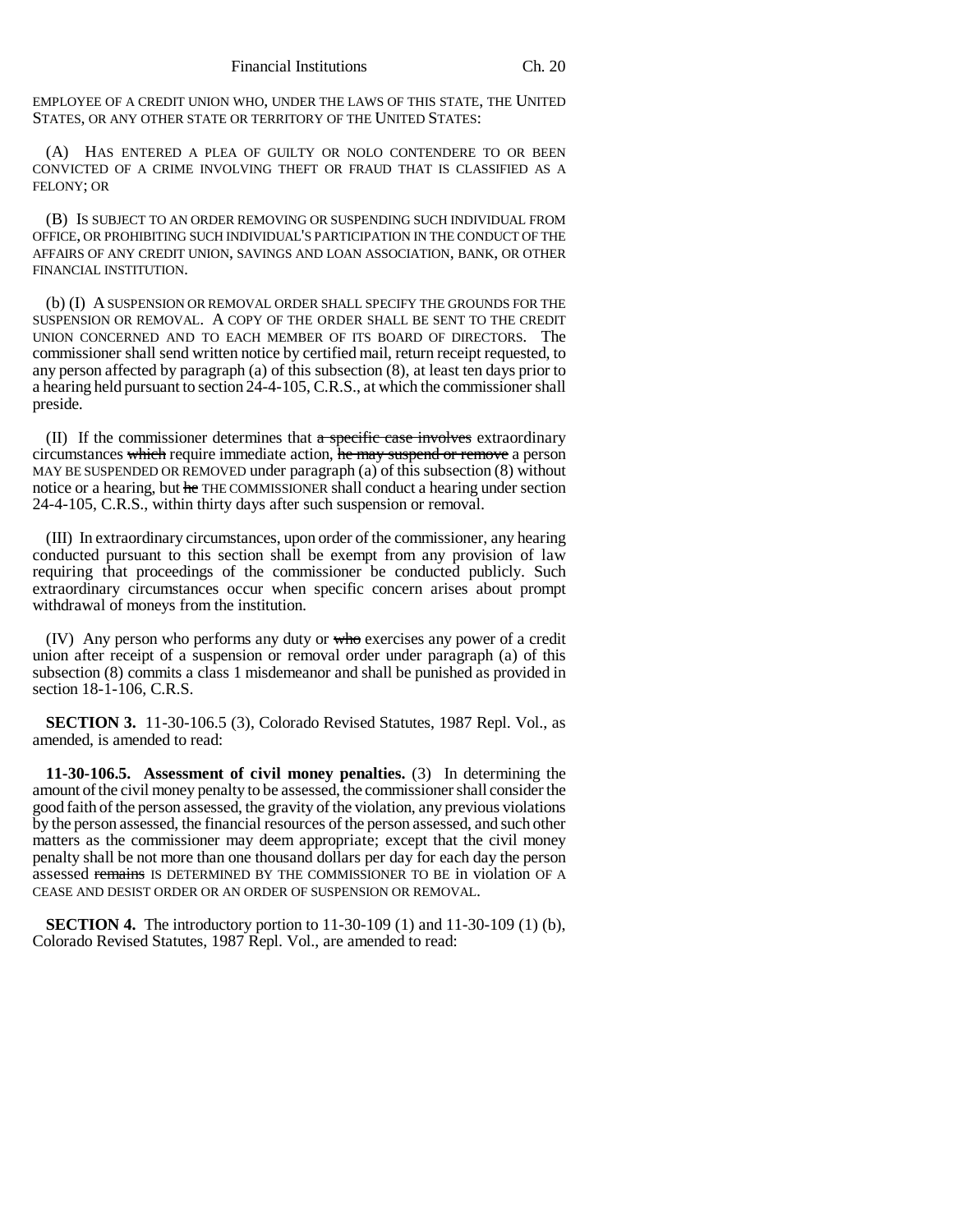#### Ch. 20 Financial Institutions

**11-30-109. Directors and officers - compensation.** (1) At its first meeting after the annual election, the board of directors shall elect from its own number an executive officer, who may be designated as chairman CHAIR of the board or president; a vice-chairman VICE-CHAIR of the board or one or more vice-presidents; a treasurer; and a secretary. The offices of secretary and treasurer may be combined into one office known as secretary-treasurer. The persons so elected shall be the executive officers of the corporation. It is the duty of The board of directors to have SHALL BE RESPONSIBLE FOR the general management of the affairs of the credit union, particularly AND MORE SPECIFICALLY to:

(b) Set policies, terms, and conditions under which loans will be available to members, to determine interest rates on loans and on deposits, and to determine whether an interest refund shall be made to members, and to declare the rates of any such interest refund and the classes of loans to which such refund shall apply. Any such refund shall be paid from interest income of the credit union prior to any transfer to reserves and shall be paid only to members who paid interest to the credit union during the period and who were members of record of the credit union at the close of such period, but no refund shall be paid to a member whose loan is delinquent more than the period of time specified by the board of directors.

**SECTION 5.** 11-30-117.5 (1) and (3), Colorado Revised Statutes, 1987 Repl. Vol., are amended to read:

**11-30-117.5. Share insurance required.** (1) No later than July 1, 1982, Each credit union shall apply for insurance on its shares and deposits as provided by the national credit union administration board under section 201 of the "Federal Credit Union Act", 12 U.S.C. sec. 1781, or comparable insurance approved by the commissioner. Credit unions with debt and equity capital consisting primarily of funds from other credit unions shall not be subject to the requirements of this section.

(3) On or after July 1, 1981, No credit union shall be granted a charter by the commissioner unless such credit union has applied for insurance on its shares and deposits as provided in this section.

**SECTION 6.** 11-30-120 (1), Colorado Revised Statutes, 1987 Repl. Vol., is amended BY THE ADDITION OF A NEW PARAGRAPH to read:

**11-30-120. Suspension - liquidation - procedures.** (1) (d) IF IN THE OPINION OF THE BOARD AN EMERGENCY EXISTS WHICH MAY RESULT IN SERIOUS LOSSES TO THE MEMBERS, THE BOARD MAY REVOKE THE CHARTER OF A CREDIT UNION AND IMMEDIATELY APPOINT A LIQUIDATING AGENT WITHOUT NOTICE OR A HEARING. NOTICE OF THE BOARD'S EMERGENCY DETERMINATION SHALL BE POSTED ON THE PREMISES OF THE CREDIT UNION THAT IS THE SUBJECT OF THE DETERMINATION. WITHIN TEN DAYS AFTER AN EMERGENCY DETERMINATION BY THE BOARD, THE CREDIT UNION OR THE DIRECTORS OF THE CREDIT UNION MAY FILE AN APPLICATION WITH THE BOARD TO RESCIND SUCH DETERMINATION. THE FILING OF AN APPLICATION TO RESCIND A DETERMINATION SHALL NOT ACT AS A STAY OF THE BOARD'S ACTION PURSUANT TO THIS SUBSECTION (1).THE BOARD SHALL GRANT THE APPLICATION IF IT FINDS THAT ITS ACTION WAS UNAUTHORIZED AND UPON GRANTING AN APPLICATION SHALL RESCIND ITS ACTION AND RESTORE THE CREDIT UNION TO ITS BOARD OF DIRECTORS. IF NO APPLICATION IS FILED WITHIN TEN DAYS AFTER THE BOARD'S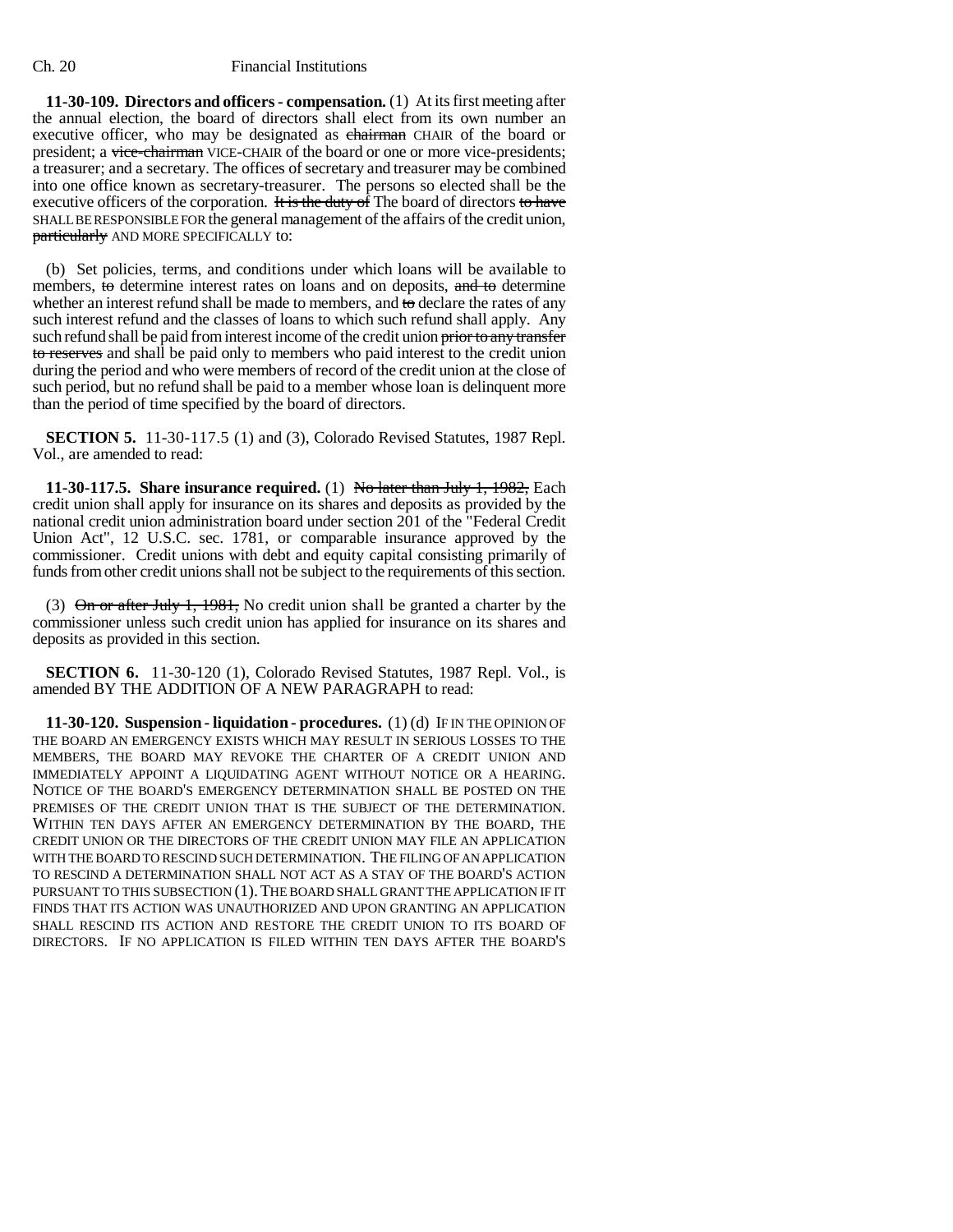EMERGENCY DETERMINATION, ALL ACTION TAKEN BY THE BOARD SHALL BE FINAL.

**SECTION 7.** 11-36-117, Colorado Revised Statutes, 1987 Repl. Vol., as amended, is amended to read:

**11-36-117. Repeal of article - review of functions.** Unless continued by the general assembly, this article is repealed, effective July 1, 1995 JULY 1, 1994, and those powers, duties, and functions of the commissioner specified in this article are abolished. The provisions of section  $24-34-104$  (5) to (12), C.R.S., concerning a wind-up period, an analysis and evaluation, public hearings, and claims by or against an agency shall apply to the powers, duties, and functions of the commissioner specified in this article.

**SECTION 8.** 11-41-115 (3), Colorado Revised Statutes, 1987 Repl. Vol., is amended to read:

**11-41-115. Interest rates on loans.** (3) Each mortgage loan sold by an association may be sold with or without recourse and, if under a contract to service the same, shall be sold on a basis which will reimburse the association adequately for the cost of such servicing. All sale and servicing agreements shall be in writing and on file in the association. No association shall commit itself to service loans not held or originated by it unless approved by the commissioner. The limitation upon the sale of loans may be adjusted in the case of any association upon application to and approval by the commissioner when such association requires cash for purposes other than for the making of loans.

**SECTION 9.** 11-44-101.5 (2), Colorado Revised Statutes, 1987 Repl. Vol., as amended, is amended to read:

**11-44-101.5. Division subject to termination - repeal of article.** (2) This article is repealed, effective July 1, 1994 JULY 1, 2004.

**SECTION 10.** 11-44-101.7 (3) (b), Colorado Revised Statutes, 1987 Repl. Vol., as amended, is amended to read:

**11-44-101.7. Powers of the financial services board.** (3) The board has the power to:

(b) Authorize state credit unions and savings and loan associations to engage in any activity in which such financial institutions could engage where WERE they are operating under a federal charter or certificate of approval at the time such authority is granted, so long as such activity is not prohibited by state law and to the extent permissible under the rules and regulations of the board;

**SECTION 11.** 11-44-101.7 (8), Colorado Revised Statutes, 1987 Repl. Vol., as amended, is repealed as follows:

**11-44-101.7. Powers of the financial services board.** (8) The board shall have a seal of office containing the words "Financial Services Board of Colorado" in the form of a circle and the word "seal" within the circle.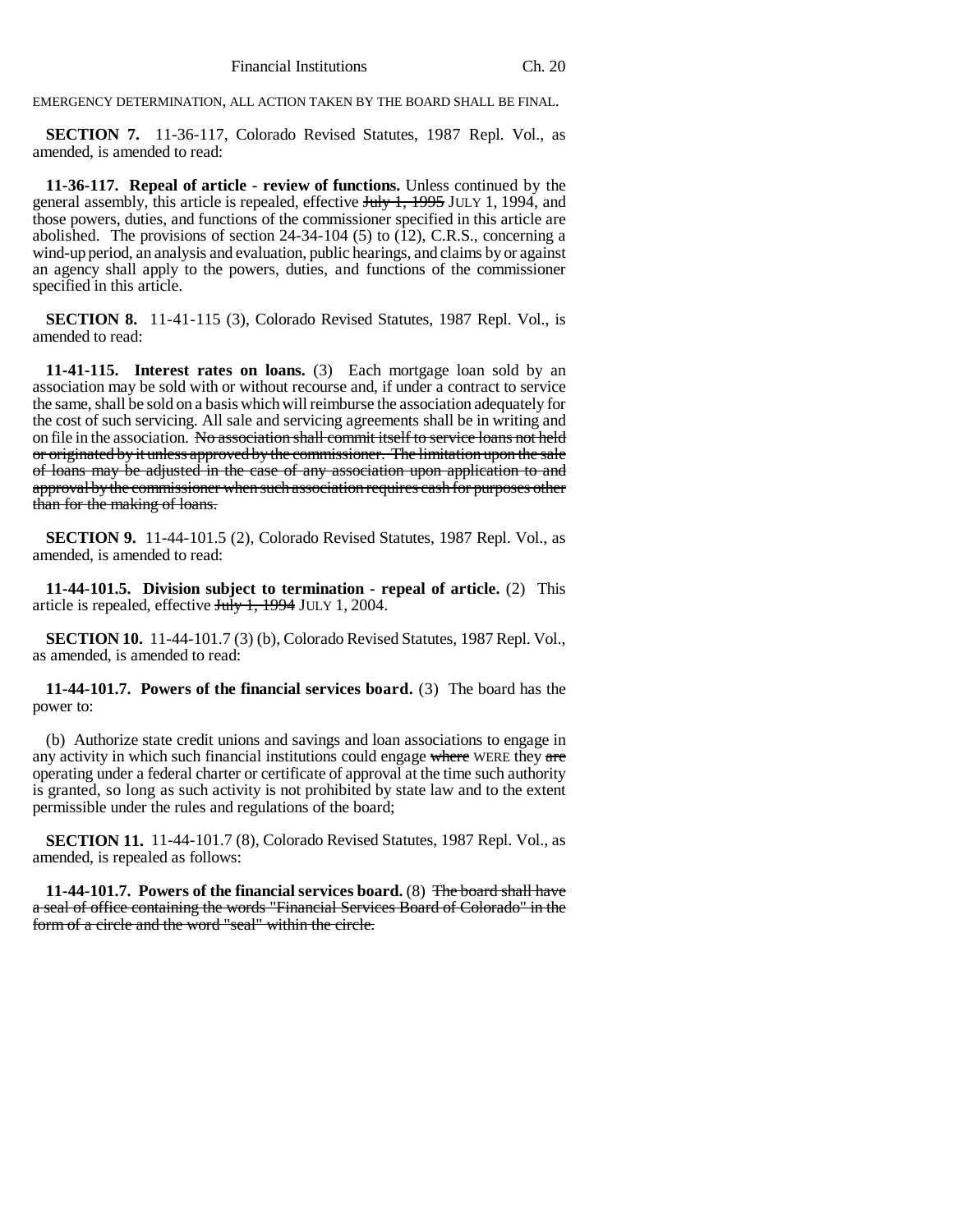**SECTION 12.** 11-44-101.8 (2), Colorado Revised Statutes, 1987 Repl. Vol., as amended, is amended to read:

**11-44-101.8. Review of commissioner actions by financial services board judicial review.** (2) Any credit union, savings and loan association, small business development credit corporation, or life care institution or provider, or any officer, director, employee, agent, advisor, or volunteer thereof, aggrieved or directly affected by a final order of the board may obtain judicial review thereof by filing an action for review pursuant to the provisions of section 24-4-106, C.R.S., in the district court of the county where any such entity has its principal office or the district court of the city and county of Denver WITH THE COLORADO COURT OF APPEALS PURSUANT TO SECTION 24-4-106 (11), C.R.S. The commencement of such proceeding does not, unless specifically ordered by the court, operate as a stay of the board's ruling, order, decision, or other action.

**SECTION 13.** 11-44-106.5 (1), Colorado Revised Statutes, 1987 Repl. Vol., as amended, is amended, and the said 11-44-106.5 is further amended BY THE ADDITION OF A NEW SUBSECTION, to read:

**11-44-106.5. Suspension or removal of directors, officers, or employees.** (1) (a) The commissioner may suspend or remove a ANY director, officer, or employee of an association who in the opinion of the commissioner violates HAS:

(I) VIOLATED the savings and loan association  $\frac{1}{4}$  LAWS or a lawful regulation or order issued thereunder; who has

(II) Engaged or participated in any unsafe or unsound practice in the conduct of savings and loan business; who has

(III) Committed or engaged in any act, omission, or practice which constitutes a breach of fiduciary duty to the association and the association has suffered or will probably suffer substantial financial loss or other damage or the interests of account holders may be seriously prejudiced thereby; or who has

(IV) Received financial gain by reason of such A violation, or practice, or breach of fiduciary duty and such violation or practice or breach of fiduciary duty is one involving THAT INVOLVED personal dishonesty on the part of such director, officer, or employee, or one which demonstrates OR DEMONSTRATED a willful or continuing disregard for the safety or soundness of the association. A suspension or removal order shall specify the grounds for the suspension or removal. A copy of the order shall be sent to the association concerned and to each member of its board of directors.

(b) THE COMMISSIONER MAY SUSPEND OR REMOVE ANY DIRECTOR, OFFICER, OR EMPLOYEE OF AN ASSOCIATION WHO, UNDER THE LAWS OF THIS STATE, THE UNITED STATES, OR ANY OTHER STATE OR TERRITORY OF THE UNITED STATES:

(I) HAS ENTERED A PLEA OF GUILTY OR NOLO CONTENDERE TO OR BEEN CONVICTED OF A CRIME INVOLVING THEFT OR FRAUD THAT IS CLASSIFIED AS A FELONY; OR

(II) IS SUBJECT TO AN ORDER REMOVING OR SUSPENDING SUCH INDIVIDUAL FROM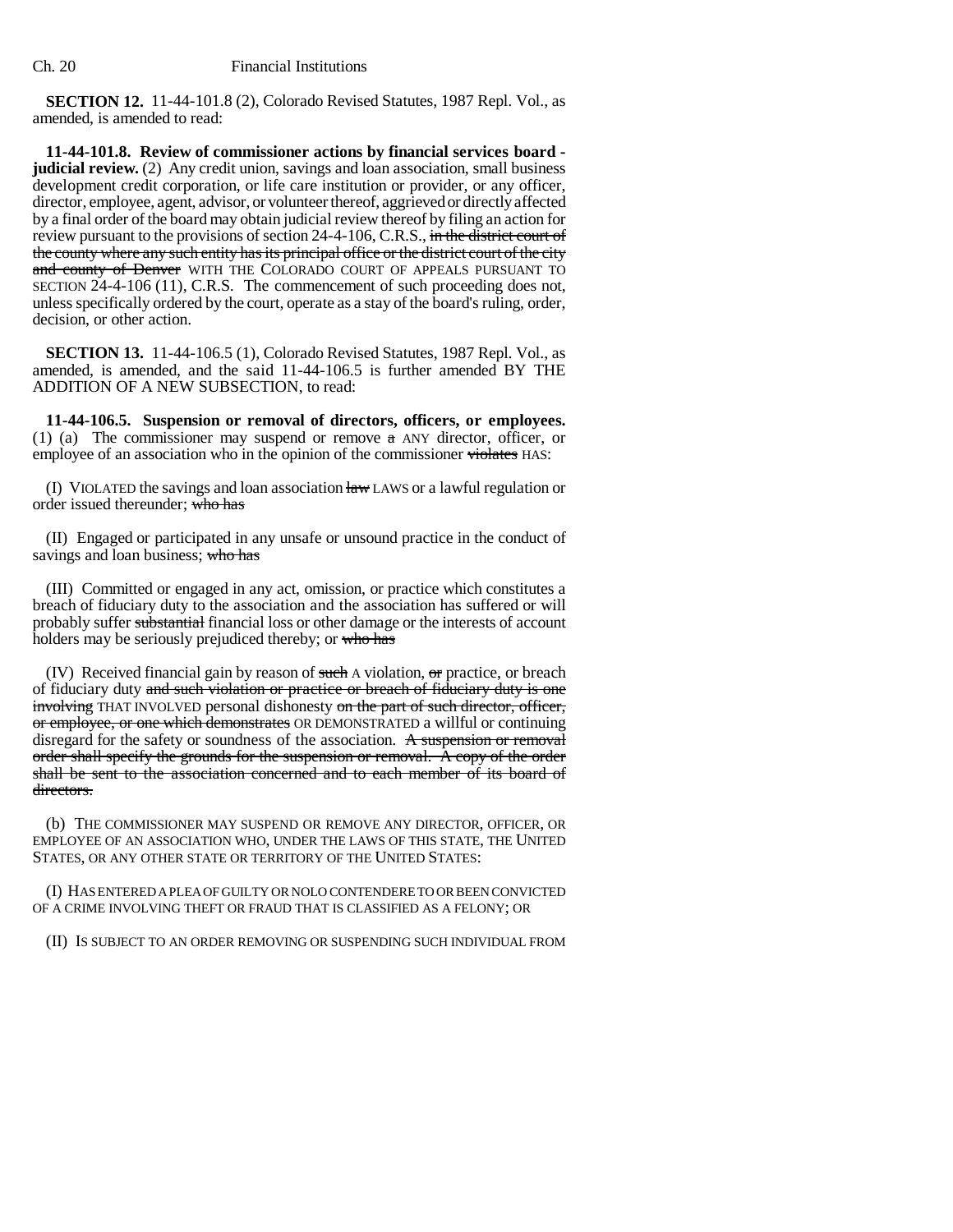OFFICE, OR PROHIBITING SUCH INDIVIDUAL'S PARTICIPATION IN THE CONDUCT OF THE AFFAIRS OF ANY CREDIT UNION, SAVINGS AND LOAN ASSOCIATION, BANK, OR OTHER FINANCIAL INSTITUTION.

(1.2) A SUSPENSION OR REMOVAL ORDER ISSUED PURSUANT TO SUBSECTION (1) OF THIS SECTION SHALL INCLUDE A DESCRIPTION OF THE GROUNDS FOR THE SUSPENSION OR REMOVAL. A COPY OF THE ORDER SHALL BE SENT TO THE ASSOCIATION CONCERNED AND TO EACH MEMBER OF ITS BOARD OF DIRECTORS.

**SECTION 14.** 11-44-108, Colorado Revised Statutes, 1987 Repl. Vol., as amended, is repealed as follows:

**11-44-108. Seal of commissioner.** The commissioner shall have a seal of office containing the words "state commissioner of financial services of Colorado", in the form of a circle, and the word "seal" within the circle.

**SECTION 15.** 11-47-103 (6), Colorado Revised Statutes, 1987 Repl. Vol., is amended to read:

**11-47-103. Definitions.** (6) "Eligible public depository" means any state-chartered savings and loan association or any federally chartered savings and loan association having its principal AN office in this state which is authorized by the laws of the United States to accept deposit accounts, which deposits are insured by the federal savings and loan DEPOSIT insurance corporation OR ITS SUCCESSOR, and which depository has been designated as an eligible public depository by the commissioner.

**SECTION 16.** 11-47-105, Colorado Revised Statutes, 1987 Repl. Vol., is amended to read:

**11-47-105. Acceptance of provisions - designation as eligible public depository.** (1) Every state-chartered savings and loan association and every federally chartered savings and loan association having its principal AN office in this state which is otherwise eligible to be an eligible public depository and which desires to accept and hold, or to continue to accept and hold, public deposits in an amount in excess of the amount insured by the federal savings and loan DEPOSIT insurance corporation OR ITS SUCCESSOR shall, within ninety days after July 1, 1975, file with the commissioner, on a form provided by him for such purpose, a statement signed and sworn to by an executive officer of such association electing to accept and become subject to the provisions of this article and setting forth the amount of its capital funds and the aggregate amount and nature of all public deposits held by it as of July 1, 1975. Upon the filing of such statement and acceptance, the commissioner shall forthwith designate such savings and loan association as an eligible public depository and shall issue an appropriate certificate evidencing such designation.

(2) Any state-chartered savings and loan association or any federally chartered savings and loan association having its principal AN office in this state which fails to file a statement and acceptance within the period of time provided for in this section but which thereafter desires to become an eligible public depository and any such association hereafter organized to carry on a savings and loan business in this state which desires to become an eligible public depository may, at any time, file with the